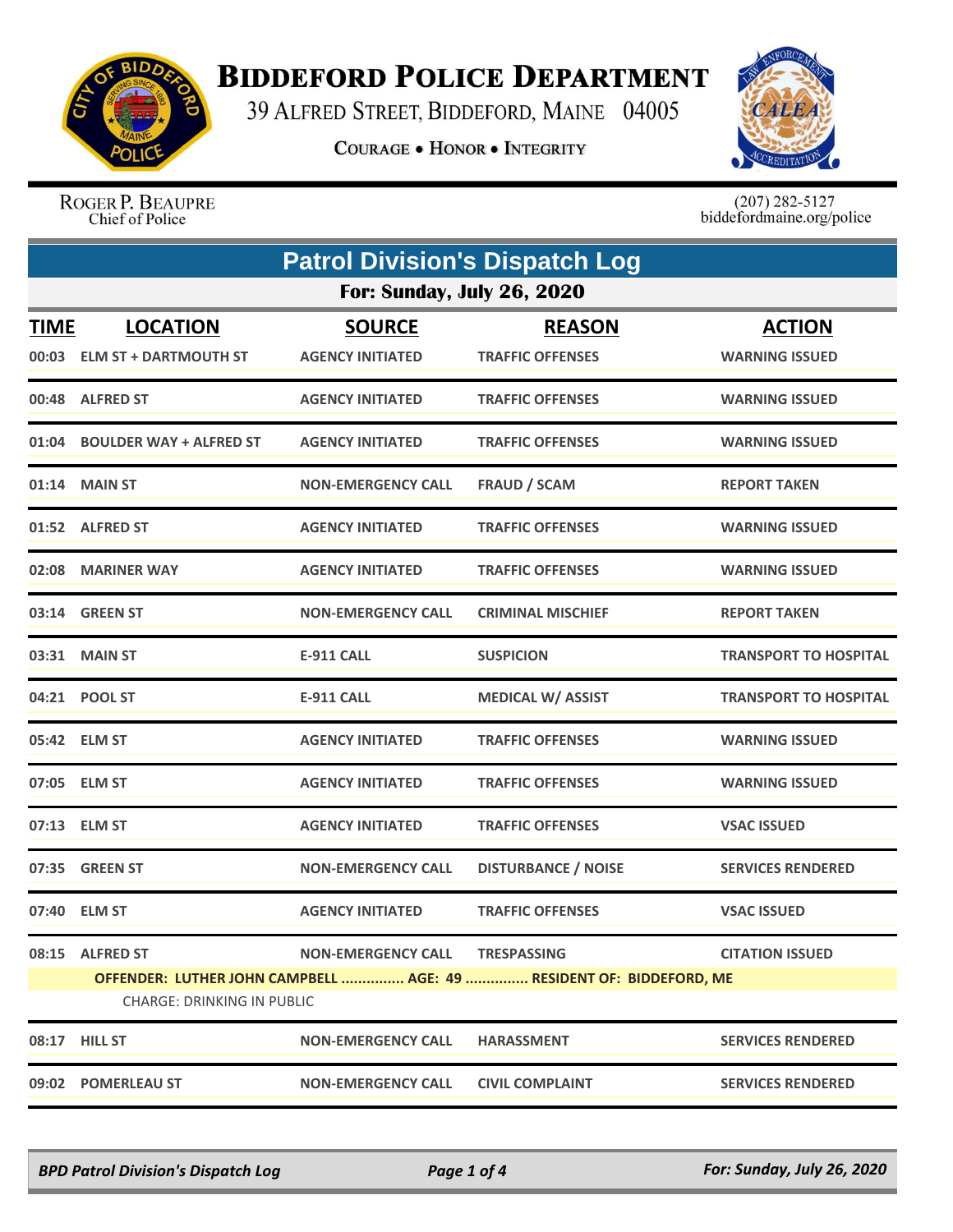| <b>TIME</b> | <b>LOCATION</b>                | <b>SOURCE</b>                                        | <b>REASON</b>                                                        | <b>ACTION</b>             |
|-------------|--------------------------------|------------------------------------------------------|----------------------------------------------------------------------|---------------------------|
|             | 09:29 GUINEA RD                | <b>AGENCY INITIATED</b>                              | <b>TRAFFIC OFFENSES</b>                                              | <b>WARNING ISSUED</b>     |
|             | 09:36 ELM ST                   | <b>AGENCY INITIATED</b>                              | <b>TRAFFIC OFFENSES</b>                                              | <b>WARNING ISSUED</b>     |
|             | 09:39 GUINEA RD + OAK RIDGE RD | <b>AGENCY INITIATED</b>                              | <b>TRAFFIC OFFENSES</b>                                              | <b>WARNING ISSUED</b>     |
|             | 09:47 ELM ST                   | <b>AGENCY INITIATED</b>                              | <b>TRAFFIC OFFENSES</b>                                              | <b>WARNING ISSUED</b>     |
|             | 09:56 POOL ST                  | <b>AGENCY INITIATED</b>                              | <b>TRAFFIC OFFENSES</b>                                              | <b>VSAC ISSUED</b>        |
|             | 09:57 ELM ST                   | <b>AGENCY INITIATED</b>                              | <b>TRAFFIC OFFENSES</b>                                              | <b>NO ACTION REQUIRED</b> |
|             | 10:07 ELM ST                   | <b>AGENCY INITIATED</b>                              | <b>TRAFFIC OFFENSES</b>                                              | <b>VSAC ISSUED</b>        |
|             | 10:14 POOL ST                  | <b>AGENCY INITIATED</b>                              | <b>TRAFFIC OFFENSES</b>                                              | <b>WARNING ISSUED</b>     |
|             | 11:40 PARKVIEW CT              | <b>NON-EMERGENCY CALL</b>                            | <b>TRESPASSING</b>                                                   | <b>GONE ON ARRIVAL</b>    |
|             | 11:58 HIGH ST                  | <b>AGENCY INITIATED</b>                              | <b>OPER AFTER SUSPENSION</b>                                         | <b>CITATION ISSUED</b>    |
|             |                                |                                                      | OFFENDER: ANTHONY MICHAEL BANKS  AGE: 37  RESIDENT OF: BIDDEFORD, ME |                           |
|             |                                | CHARGE: OPERATING WHILE LICENSE SUSPENDED OR REVOKED |                                                                      |                           |
|             | 12:12 HILL ST                  | <b>AGENCY INITIATED</b>                              | <b>TRAFFIC OFFENSES</b>                                              | <b>WARNING ISSUED</b>     |
|             | 12:12 PORTER ST                | <b>NON-EMERGENCY CALL</b>                            | <b>HARASSMENT</b>                                                    | <b>REPORT TAKEN</b>       |
|             | 12:15 MAY ST + SOUTH ST        | <b>AGENCY INITIATED</b>                              | <b>TRAFFIC OFFENSES</b>                                              | <b>WARNING ISSUED</b>     |
|             | 12:22 POOL ST                  | <b>NON-EMERGENCY CALL</b>                            | <b>MISSING PERSON</b>                                                | <b>SERVICES RENDERED</b>  |
|             | 12:25 PRECOURT ST              | <b>AGENCY INITIATED</b>                              | <b>TRAFFIC OFFENSES</b>                                              | <b>WARNING ISSUED</b>     |
|             | 12:27 SOUTH ST                 | <b>AGENCY INITIATED</b>                              | <b>TRAFFIC OFFENSES</b>                                              | <b>WARNING ISSUED</b>     |
|             | 12:34 SACO FALLS WAY           | <b>E-911 CALL</b>                                    | ATTEMPTED/THREATENED SUICIDE SERVICES RENDERED                       |                           |
|             | 12:37 SOUTH ST + MAPLEWOOD AVE | <b>AGENCY INITIATED</b>                              | <b>TRAFFIC OFFENSES</b>                                              | <b>VSAC ISSUED</b>        |
|             | 12:44 ELM ST                   | <b>AGENCY INITIATED</b>                              | <b>TRAFFIC OFFENSES</b>                                              | <b>VSAC ISSUED</b>        |
|             | 12:46 ALEXANDER DR             | <b>NON-EMERGENCY CALL</b>                            | <b>ANIMAL COMPLAINT</b>                                              | <b>SERVICES RENDERED</b>  |
|             | 12:50 HIGHLAND ST + SOUTH ST   | <b>AGENCY INITIATED</b>                              | <b>TRAFFIC OFFENSES</b>                                              | <b>WARNING ISSUED</b>     |
|             | <b>12:55 WACO DR</b>           | <b>AGENCY INITIATED</b>                              | <b>TRAFFIC OFFENSES</b>                                              | <b>VSAC ISSUED</b>        |
|             | 12:57 SOUTH ST + PAQUIN AVE    | <b>AGENCY INITIATED</b>                              | <b>TRAFFIC OFFENSES</b>                                              | <b>WARNING ISSUED</b>     |
|             | <b>13:03 PIKE ST</b>           | <b>NON-EMERGENCY CALL</b>                            | <b>SUSPICION</b>                                                     | <b>SERVICES RENDERED</b>  |

*BPD Patrol Division's Dispatch Log Page 2 of 4 For: Sunday, July 26, 2020*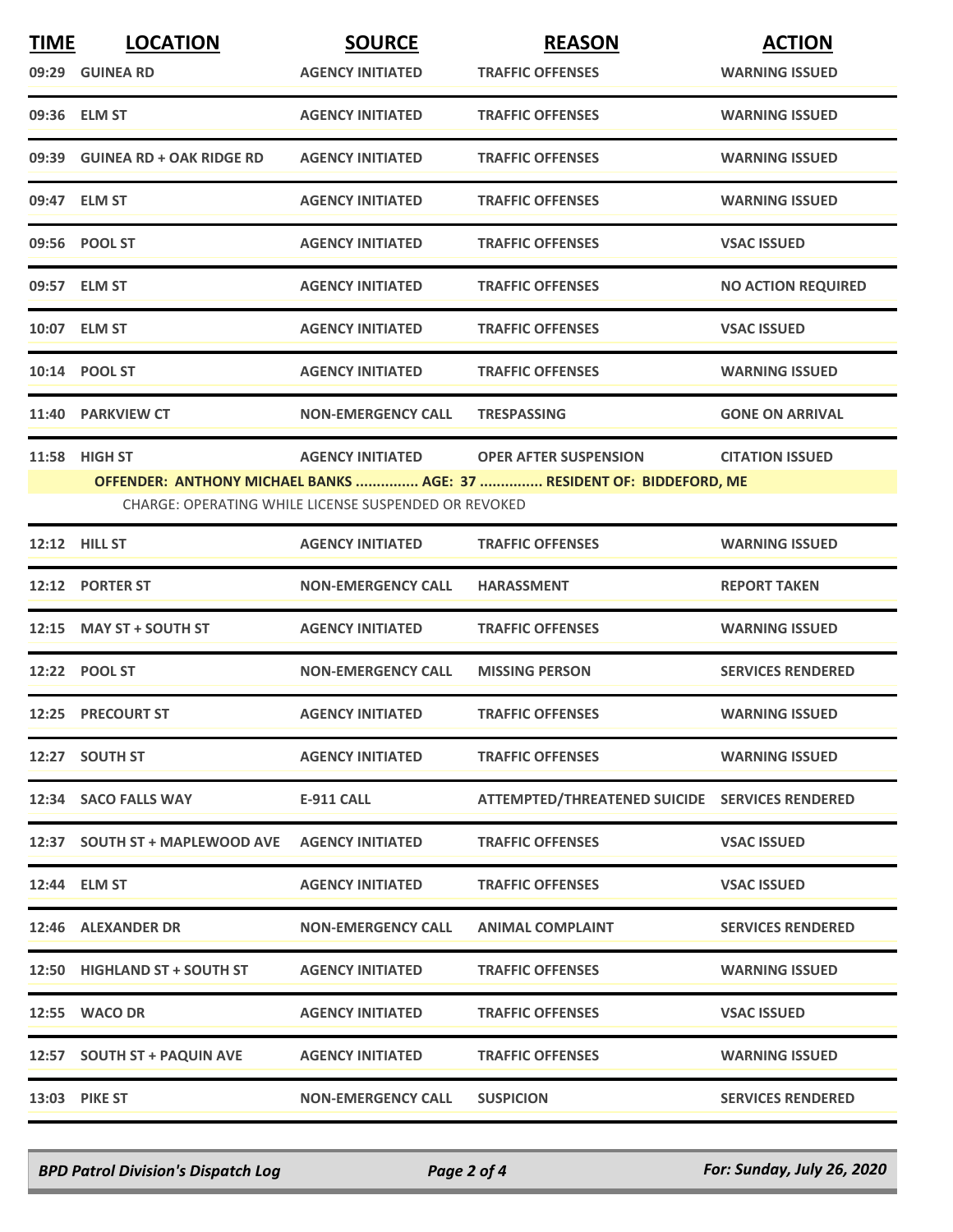| <b>TIME</b> | <b>LOCATION</b>                | <b>SOURCE</b>             | <b>REASON</b>            | <b>ACTION</b>            |
|-------------|--------------------------------|---------------------------|--------------------------|--------------------------|
|             | 13:05 SOUTH ST                 | <b>AGENCY INITIATED</b>   | <b>TRAFFIC OFFENSES</b>  | <b>WARNING ISSUED</b>    |
|             | 13:10 SOUTH ST                 | <b>AGENCY INITIATED</b>   | <b>TRAFFIC OFFENSES</b>  | <b>WARNING ISSUED</b>    |
| 13:18       | <b>DRAPEAU ST + ELM ST</b>     | <b>AGENCY INITIATED</b>   | <b>TRAFFIC OFFENSES</b>  | <b>VSAC ISSUED</b>       |
|             | 13:19 MEDICAL CENTER DR        | E-911 CALL                | 911 MISUSE               | <b>DISPATCH HANDLED</b>  |
|             | 13:20 SOUTH ST + PAQUIN AVE    | <b>AGENCY INITIATED</b>   | <b>TRAFFIC OFFENSES</b>  | <b>WARNING ISSUED</b>    |
|             | 13:24 BEACH HOUSE LN           | <b>E-911 CALL</b>         | 911 MISUSE               | <b>DISPATCH HANDLED</b>  |
|             | 13:24 POOL ST                  | <b>E-911 CALL</b>         | 911 MISUSE               | <b>SERVICES RENDERED</b> |
|             | 13:30 SOUTH ST                 | <b>AGENCY INITIATED</b>   | <b>TRAFFIC OFFENSES</b>  | <b>WARNING ISSUED</b>    |
|             | 13:32 ELM ST                   | <b>AGENCY INITIATED</b>   | <b>TRAFFIC OFFENSES</b>  | <b>VSAC ISSUED</b>       |
|             | 13:37 SOUTH ST + WESTMORE AVE  | <b>AGENCY INITIATED</b>   | <b>TRAFFIC OFFENSES</b>  | <b>WARNING ISSUED</b>    |
|             | 13:42 MAIN ST                  | <b>NON-EMERGENCY CALL</b> | <b>JUVENILE OFFENSES</b> | <b>GONE ON ARRIVAL</b>   |
|             | 13:43 HILL ST                  | <b>AGENCY INITIATED</b>   | <b>TRAFFIC OFFENSES</b>  | <b>WARNING ISSUED</b>    |
|             | 13:47 SOUTH ST + MAPLEWOOD AVE | <b>AGENCY INITIATED</b>   | <b>TRAFFIC OFFENSES</b>  | <b>WARNING ISSUED</b>    |
|             | 13:52 SOUTH ST + WESTMORE AVE  | <b>AGENCY INITIATED</b>   | <b>TRAFFIC OFFENSES</b>  | <b>VSAC ISSUED</b>       |
|             | 14:07 SOUTH ST                 | <b>AGENCY INITIATED</b>   | <b>TRAFFIC OFFENSES</b>  | <b>VSAC ISSUED</b>       |
|             | 14:09 POOL ST                  | <b>AGENCY INITIATED</b>   | <b>TRAFFIC OFFENSES</b>  | <b>VSAC ISSUED</b>       |
|             | 14:17 SOUTH ST                 | <b>AGENCY INITIATED</b>   | <b>TRAFFIC OFFENSES</b>  | <b>VSAC ISSUED</b>       |
|             | 14:23 POOL ST                  | <b>NON-EMERGENCY CALL</b> | <b>MISSING PERSON</b>    | <b>SERVICES RENDERED</b> |
|             | 14:23 POOL ST                  | <b>AGENCY INITIATED</b>   | <b>TRAFFIC OFFENSES</b>  | <b>WARNING ISSUED</b>    |
|             | 14:31 POOL ST                  | <b>AGENCY INITIATED</b>   | <b>TRAFFIC OFFENSES</b>  | <b>VSAC ISSUED</b>       |
|             | 14:35 WEST ST + BALD AVE       | <b>AGENCY INITIATED</b>   | <b>TRAFFIC OFFENSES</b>  | <b>WARNING ISSUED</b>    |
|             | 14:37 HILL ST                  | <b>AGENCY INITIATED</b>   | <b>TRAFFIC OFFENSES</b>  | <b>VSAC ISSUED</b>       |
|             | 14:46 WOOD ISLE                | E-911 CALL                | 911 MISUSE               | <b>DISPATCH HANDLED</b>  |
|             | 14:48 WEST ST + MARION AVE     | <b>AGENCY INITIATED</b>   | <b>TRAFFIC OFFENSES</b>  | <b>WARNING ISSUED</b>    |
|             | 14:54 WEST ST                  | <b>AGENCY INITIATED</b>   | <b>TRAFFIC OFFENSES</b>  | <b>WARNING ISSUED</b>    |

*BPD Patrol Division's Dispatch Log Page 3 of 4 For: Sunday, July 26, 2020*